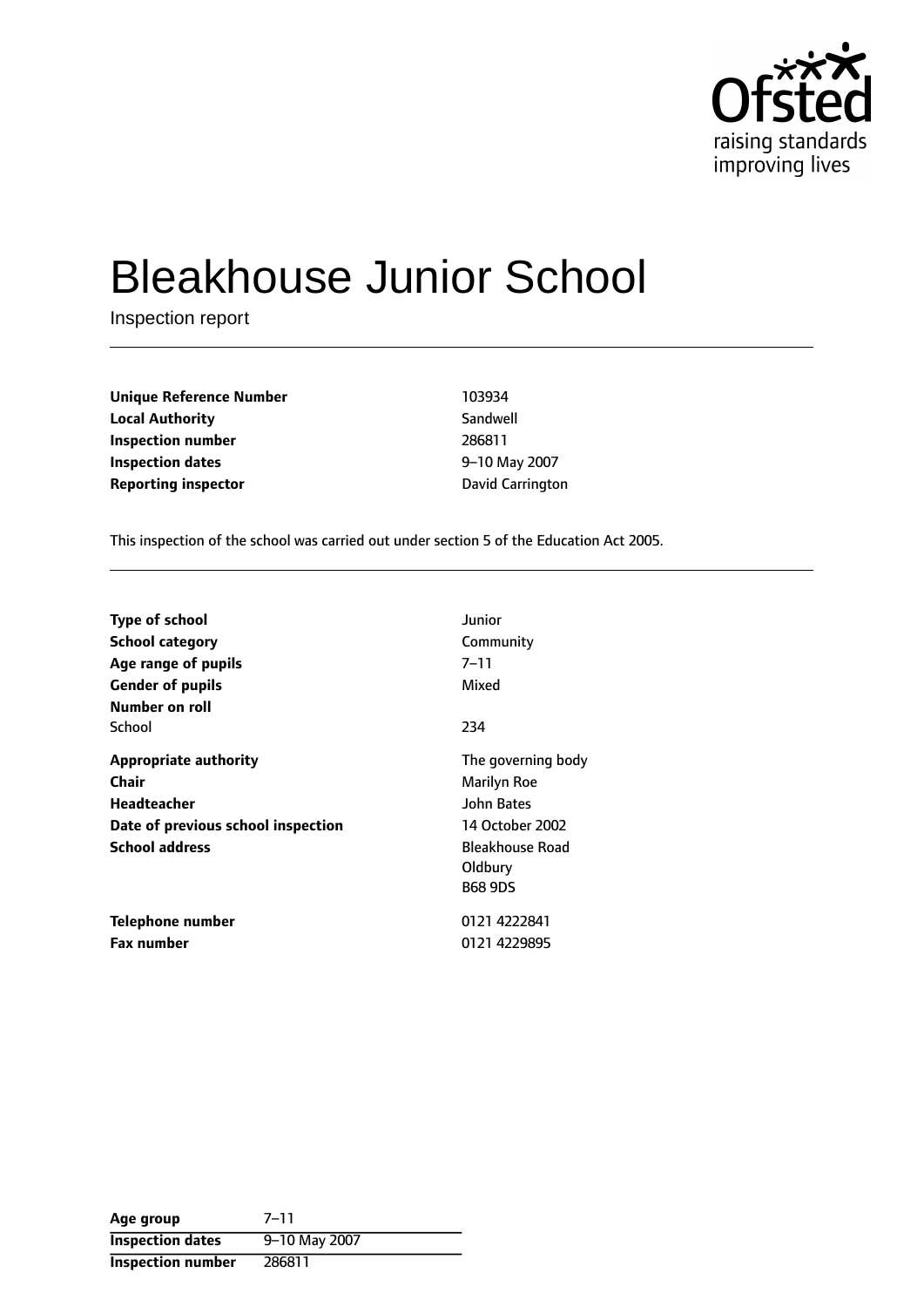.

This document may be reproduced in whole or in part for non-commercial educational purposes, provided that the information quoted is reproduced without adaptation and the source and date of publication are stated.

Further copies of this report are obtainable from the school. Under the Education Act 2005, the school must provide a copy of this report free of charge to certain categories of people. A charge not exceeding the full cost of reproduction may be made for any other copies supplied.

<sup>©</sup> Crown copyright 2007

Website: www.ofsted.gov.uk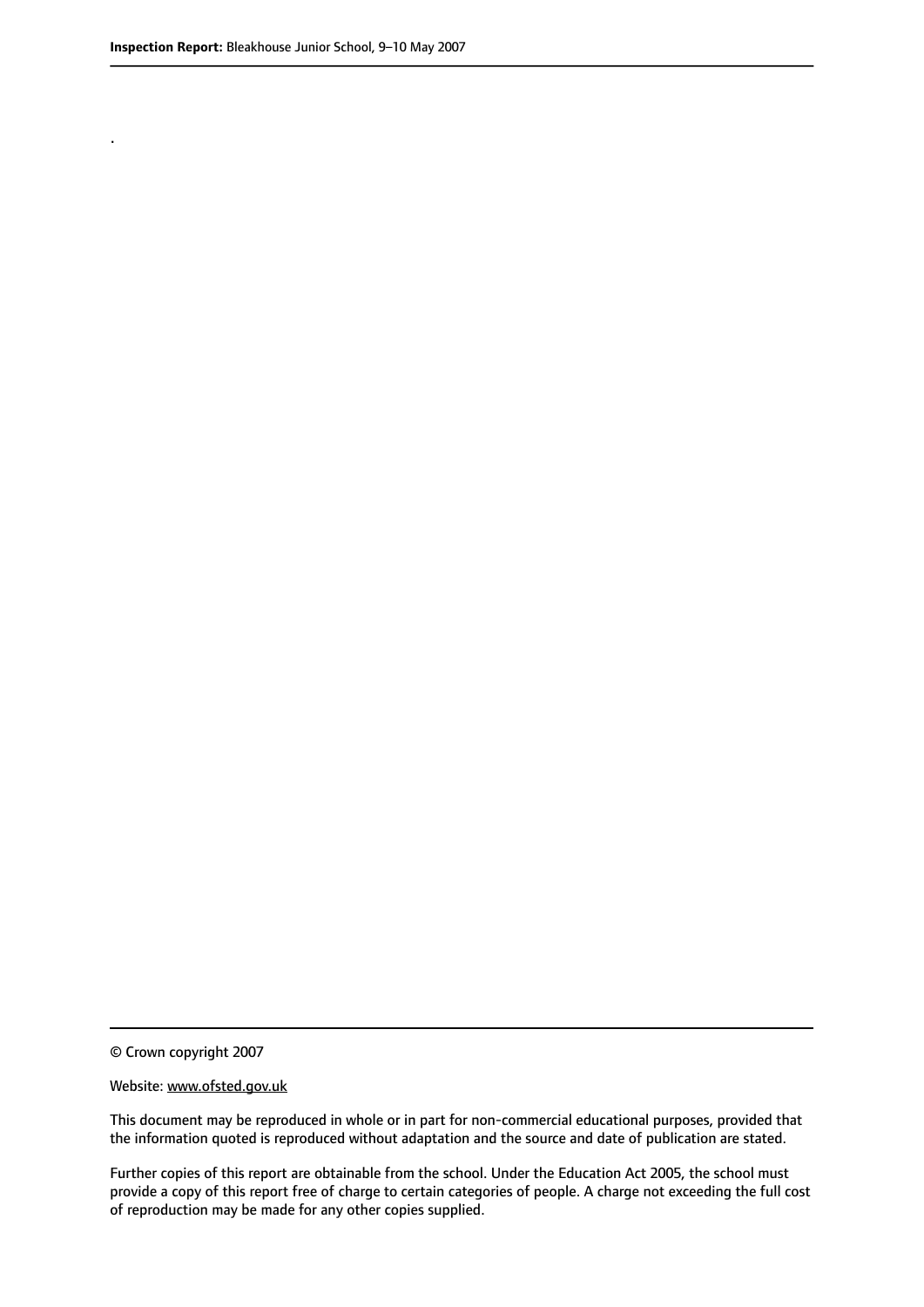# **Introduction**

The inspection was carried out by two Additional Inspectors.

## **Description of the school**

Bleakhouse Junior School is larger than most other primary schools. Most of the pupils come from the local area and are from White British backgrounds. Almost all pupils speak English as their main language. Some families experience challenging social and economic circumstances. A third of the pupils have learning difficulties and disabilities. When pupils start in Year 3 their attainment is typically below average. There have been significant changes to senior leadership. The headteacher has been in post for nearly two years and the deputy headteacher for one.

## **Key for inspection grades**

| Grade 1 | Outstanding  |
|---------|--------------|
| Grade 2 | Good         |
| Grade 3 | Satisfactory |
| Grade 4 | Inadequate   |
|         |              |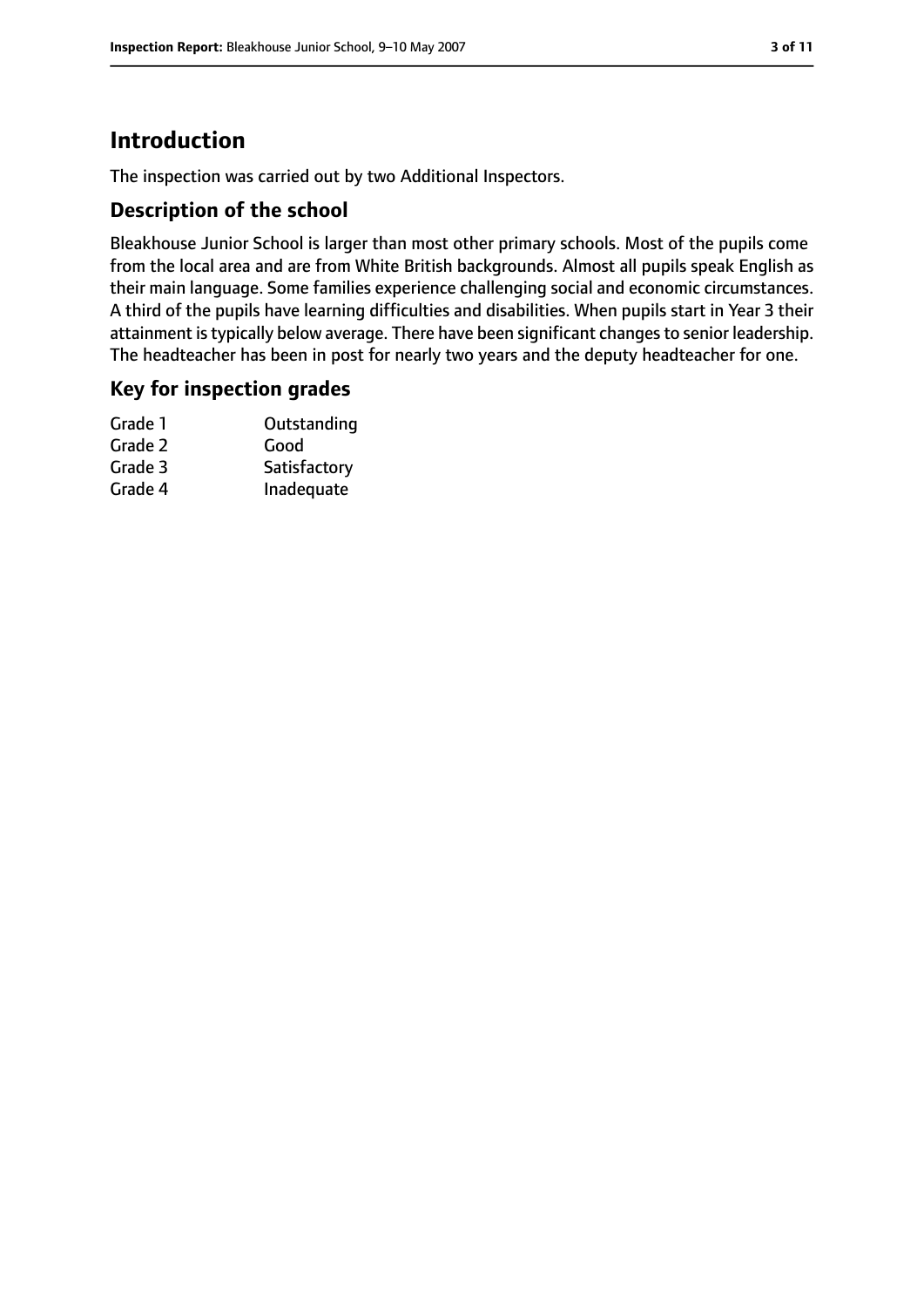# **Overall effectiveness of the school**

#### **Grade: 3**

Bleakhouse Junior School is popular amongst its pupils and parents. It provides a satisfactory and rapidly improving education for the pupils following a dip in results last year. Good leadership and management have ensured that standards and achievement have recovered quickly and that the inadequate teaching experienced by some pupils has been eliminated. There has been a spirited approach to improvement in mathematics and writing and the quality of teaching has improved substantially as a result.

Pupils make satisfactory progress through the school and standards are a little below average at the end of Year 6. Teaching quality is satisfactory and continues to improve. Progress is good when the work isfocused sharply on pupils' different needs, asfound in the Year 6 English and mathematics sets. In other years it is satisfactory as there are inconsistencies in the way targets for achievement are shared with the pupils and checked to ensure they are met. Pupils with learning difficulties and disabilities make sound progress at a steady rate. There are times when the more able pupils are not challenged enough and complete work at a similar level to the other pupils. There is a satisfactory and improving curriculum that is well focused on basic skills of English, mathematics and information and communication technology (ICT). Older pupils' achievement in ICT is very good and high quality presentations are developed in a number of subjects. The pupils are polite, well behaved and thoughtful children who are a pleasure to talk to. Their personal development is good. They are mature and sensible learners. Year 6 pupils are ready for the move to secondary education and life beyond school because they show much independence and initiative and work extremely well together. Pupils are enthusiastic learners who have an outstanding understanding of what is needed to keep healthy. Care, guidance and support are good, with thorough systems to safeguard all pupils.

School leaders and the governors know the strengths and weaknesses of the school and accurately evaluate its performance. Governors ask challenging questions to check that pupils are doing as well as they should. The climate of self-improvement and strong teamwork is obvious. Everyone is insistent that the quality of provision and pupils' achievement can be better and they are working successfully to meet this goal. Improvement has been swift over the last year as a result of the good leadership and improving teaching, although there has not yet been time enough for this to be fully reflected in the standards. The school is in a good position to continue to improve and raise standards. 'My daughter looks forward to each day and comes home happy every day' was one parent's summary of the improving provision at the school.

## **What the school should do to improve further**

- Work to raise standards by ensuring that there is always enough challenge in the work set for the more able pupils.
- Make teaching and learning better by ensuring that pupils know consistently what they must do to reach the next level in their work and when they have achieved it. A small proportion of the schools whose overall effectiveness is judged satisfactory but which have areas of underperformance will receive a monitoring visit by an Ofsted inspector before their next section 5 inspection.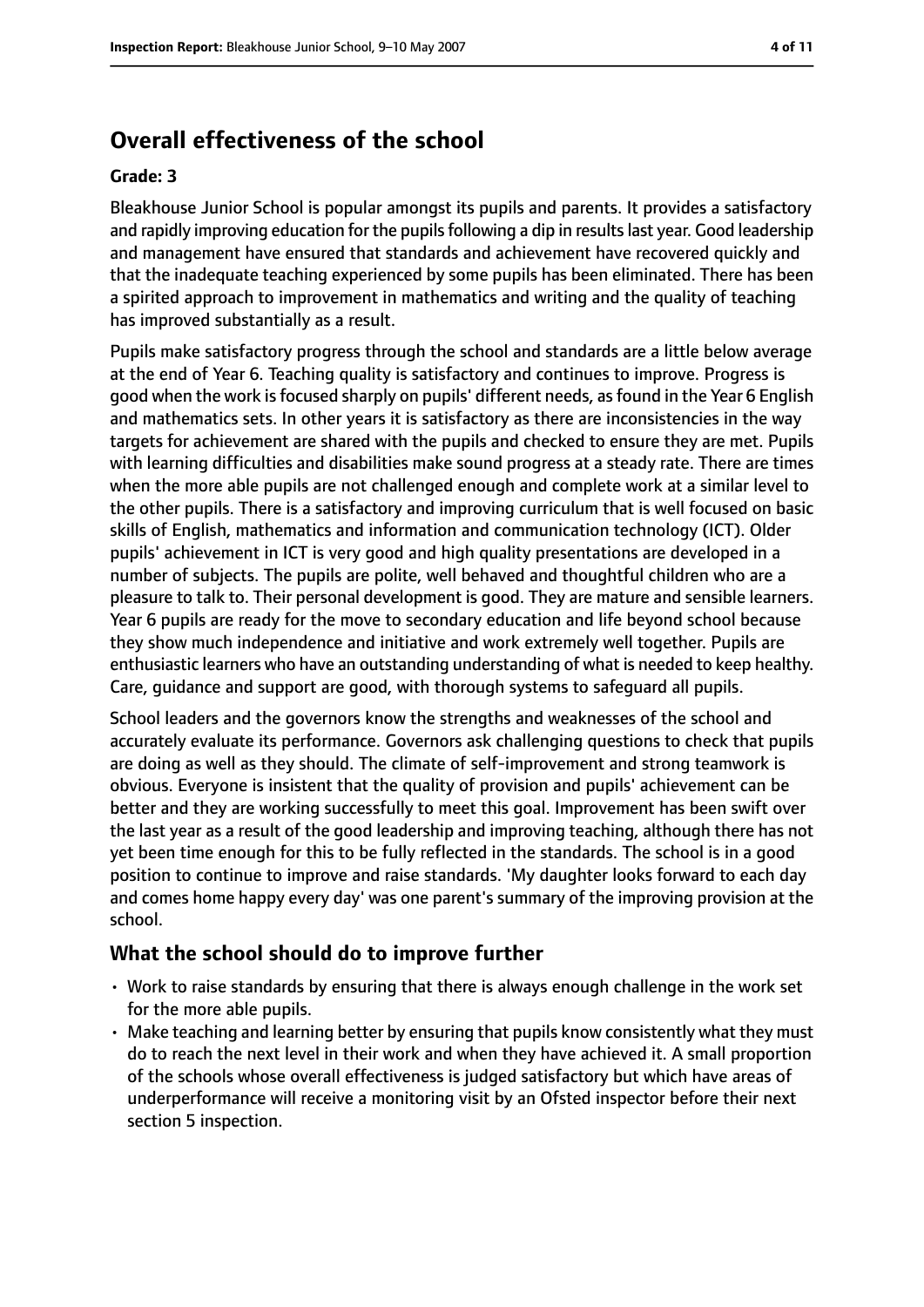# **Achievement and standards**

#### **Grade: 3**

Achievement dipped at the end of last year, and was not good enough. Standards were below average. This was in marked contrast to achievement in previous years, which typically had been better than that found in most junior schools. The fall in achievement and standards was largely owing to the staffing changes that affected the two Year 6 classes earlier in their junior years. Whilst these classes were well taught in Year 6, the pupils did not regain all of the lost ground by the time they left for secondary school.

Staffing is now stable, teaching quality has improved rapidly and achievement is increasing. Pockets of weaker achievement have been identified speedily and effective steps taken to raise all pupils' rates of progress to a satisfactory level. Although girls did not achieve as well as boys last year, effective measures have been put in place to help girls make better progress. Standards and achievement in mathematics and writing were weaker than in reading and science at the end of the last school year. Now they are similar and satisfactory across these subjects because of the effective strategies to raise achievement. The more able pupils are the current focus for improved achievement because their work is not always sufficiently demanding. Nonetheless, the setting arrangements in Year 6 are particularly effective in meeting their needs and achievement is good in that year. Pupils with learning difficulties and disabilities are benefiting from much improved systems to ensure their work is based on the necessary small steps and they are progressing at the expected rate. The school has set very challenging targets for the current Year 6 and they are well on track to achieve them.

# **Personal development and well-being**

#### **Grade: 2**

The personal development and well-being of the pupils are good. Their spiritual, moral, social and cultural development is satisfactory overall. Social and moral development is good, spiritual and cultural development is satisfactory. Pupils enjoy coming to school and are excited by the opportunities they are offered, particularly in the many ways they are allowed to take on responsible roles and influence the running of the school. Attendance rates are satisfactory. Pupils are able to take action to protect the environment through the eco-committee and are proud of their achievements such as recycling and winning an 'environmental school' award. They have an outstanding awareness of how to stay healthy, through running the tuck shop, encouraging the drinking of water and taking part in physical activities. They take these practices home and actively educate their parents in being environmentally aware and staying healthy. This has resulted in the school gaining the platinum award for healthy schools. They also value the opportunity of sharing in the planning of their own learning by making suggestions for improving the way they are taught, for example by having more opportunities for active learning and for linking topics across several subjects.

Pupils feel safe and say that there is always someone to help should a problem arise. Incidents of bullying are minimal and are dealt with swiftly. Behaviour is good both in lessons and around the school and pupils are polite and courteous. Pupils develop a good awareness of their school and local communities. Older pupils support the younger ones with care and kindness.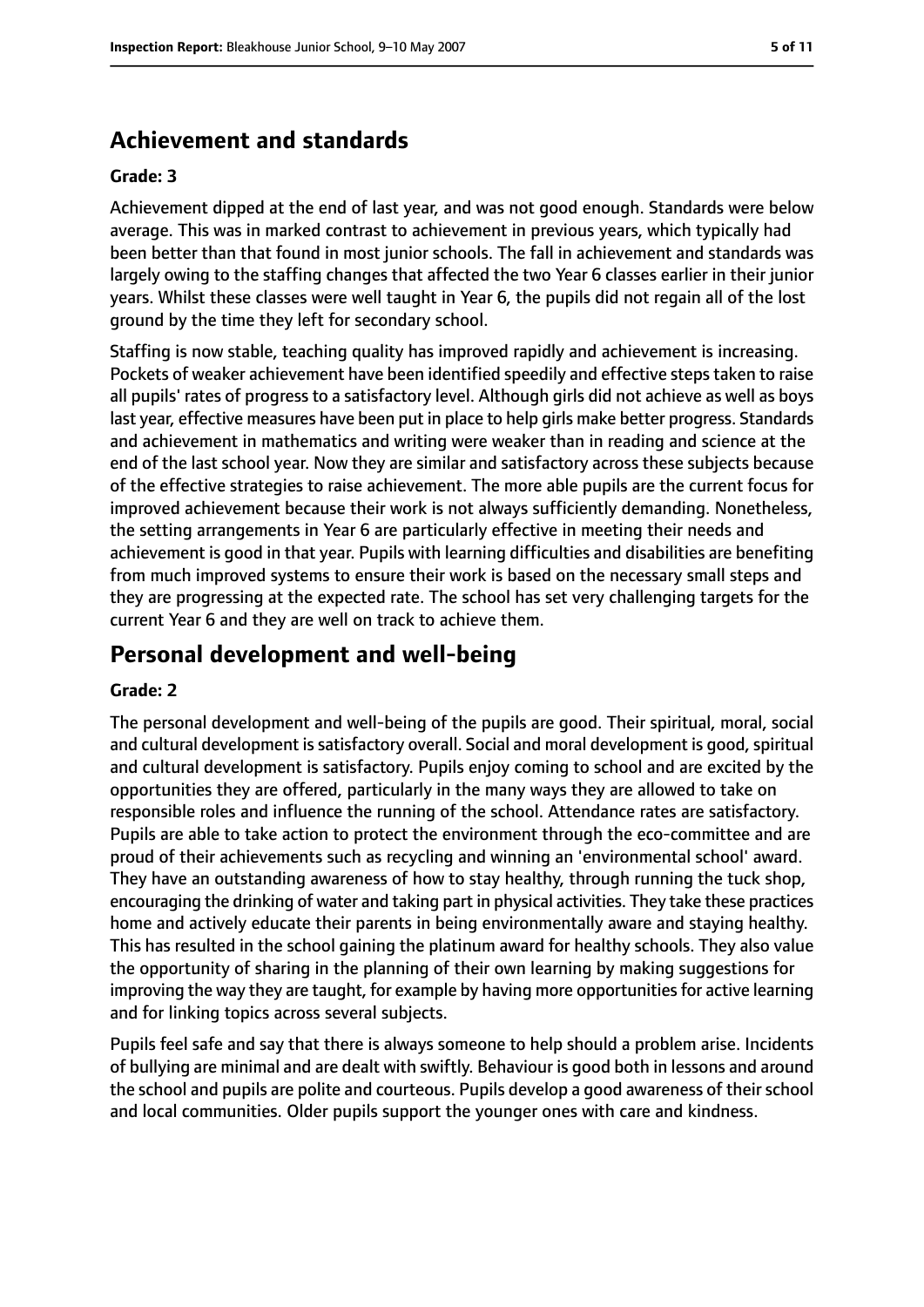# **Quality of provision**

# **Teaching and learning**

#### **Grade: 3**

The new senior leaders have made effective improvements to teaching, which is satisfactory overall and continuing to improve. There have been a number of important changes to staffing and systems to check and evaluate teaching quality have been sharpened. The school has worked well with the local authority in developing an intensive programme for improvement in provision for English and mathematics. Pupils' achievement is getting better as a result. The pupils enjoy their learning and work hard. All staff are keen to improve their own teaching and alert to the remaining inconsistencies in their practice, especially in ensuring sufficient challenge in the work they set for more able pupils.

Teaching assistants work well with their pupils. Much of their focus is with vulnerable pupils, including those with learning difficulties and disabilities, who gain from the effective support they are given. Relationships between staff and pupils are very strong, which shows in the way pupils strive to do well. There is good celebration of pupils' achievement in lessons and this assists their good personal development.

School leaders are not complacent and know that teaching can be improved even more. Strengths such as the brisk pace, effective use of computer controlled equipment and the firm and fair management of behaviour are widespread. The sharing and checking of targets with pupils are less so.

## **Curriculum and other activities**

#### **Grade: 3**

Pupils enjoy an appropriate curriculum that meets all statutory requirements. The ICT curriculum is a particular strength and pupils frequently use lap-tops in lessons, at lunchtime and after school. Interactive whiteboards in every classroom enable lessons to be exciting, for example when playing 'Countdown' to develop numeracy skills. The school intends to improve the curriculum to make learning more active and, at the request of pupils, to introduce more cross-curricular topics.

Pupils are set according to ability for literacy and numeracy. The system is particularly effective in Year 6, although the setting of pupils in other year groups does not always enable the most able to reach their potential.

The school has become the first anywhere to win the new national award for its outstanding range of lunchtime clubs and after school events. These involve expert musicians and sportspersons working with the pupils, resulting in high quality performance.

## **Care, guidance and support**

#### **Grade: 2**

The school is rightly proud of its caring ethos. Support begins for pupils before they enter the school as efficient processes are in place to ease the transition from the infant schools. The breakfast club ensures that all pupils are able to make a good start to the day. Arrangements for child protection and checking staff for suitability for working with children are rigorous. Good procedures are in place to support vulnerable children.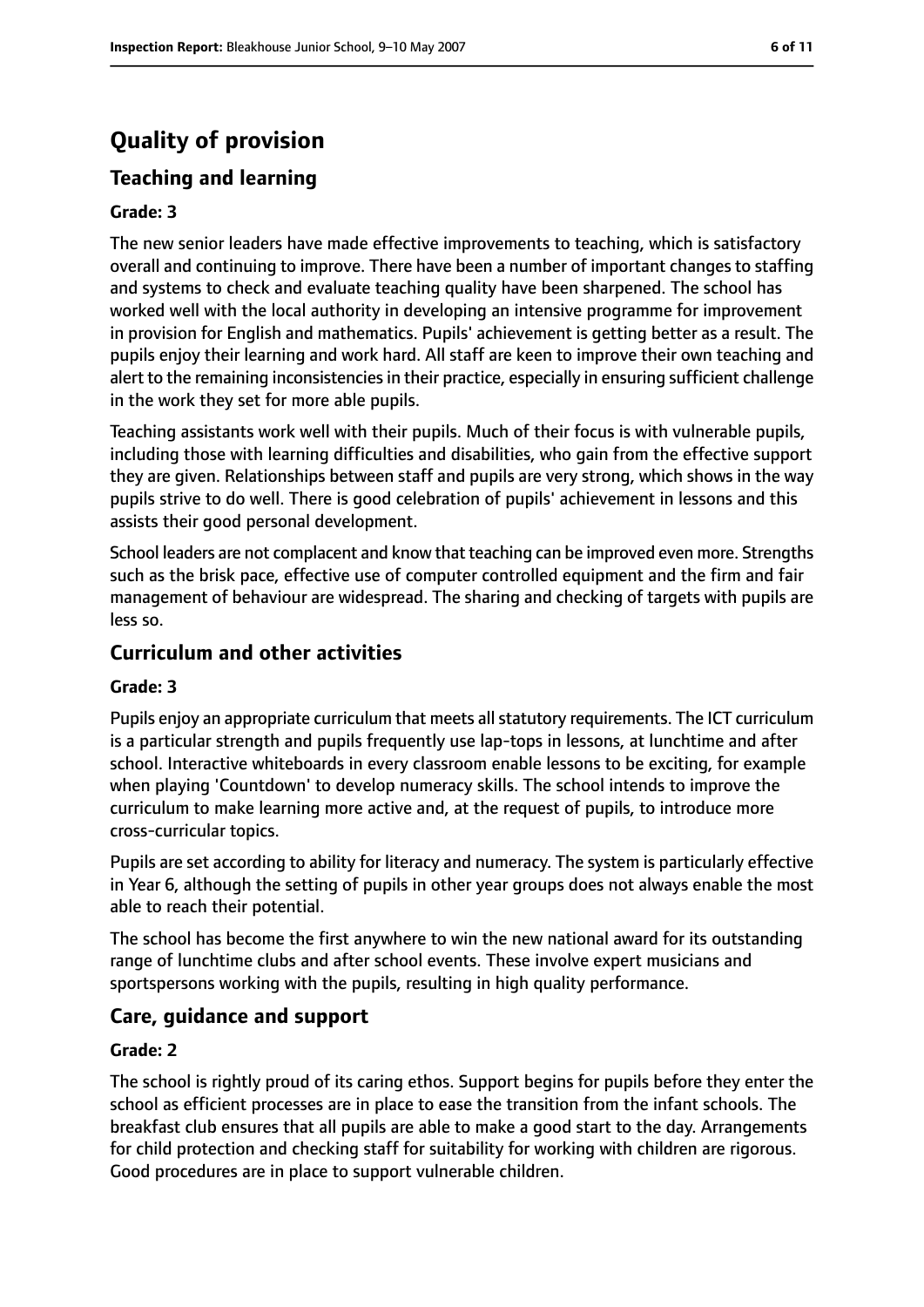The system to track pupils' progress is good and older pupils are identified for further support in the form of booster classes in order to ensure progress is maintained at a consistent pace. Support for pupils with learning difficulties and disabilities has improved well over the last year and successfully enables these pupils to learn steadily. Although there are inconsistencies in the sharing of targets with pupils, teaching assistants and the learning mentor are used effectively to support pupils' individual achievement.

# **Leadership and management**

#### **Grade: 2**

The headteacher has a clear vision for the school which is shared with his staff. He knows his school well through effective monitoring and is quick to recognise qualities in his staff that can be tapped into to improve the school's performance. There is a strong ethos of teamwork so that all staff report that they are listened to, valued and have a contribution to make. Senior leaders support each other well and have a strong input to the smooth running of the school, ensuring that good practice is shared and that there is a drive for consistency of approach and raised standards.

The governing body also knows the school well and is actively involved in planning for the future development of the school. It is well informed and is quick to challenge school leaders in order that pupils are always placed first in decision making.

There are effective procedures to monitor, evaluate and improve the work of the school in order to meet its challenging targets. School leaders and the governors recognise that target-setting, pupil self-review and the provision for the more able are areas for improvement in teaching and learning and key priorities in their drive to raise standards.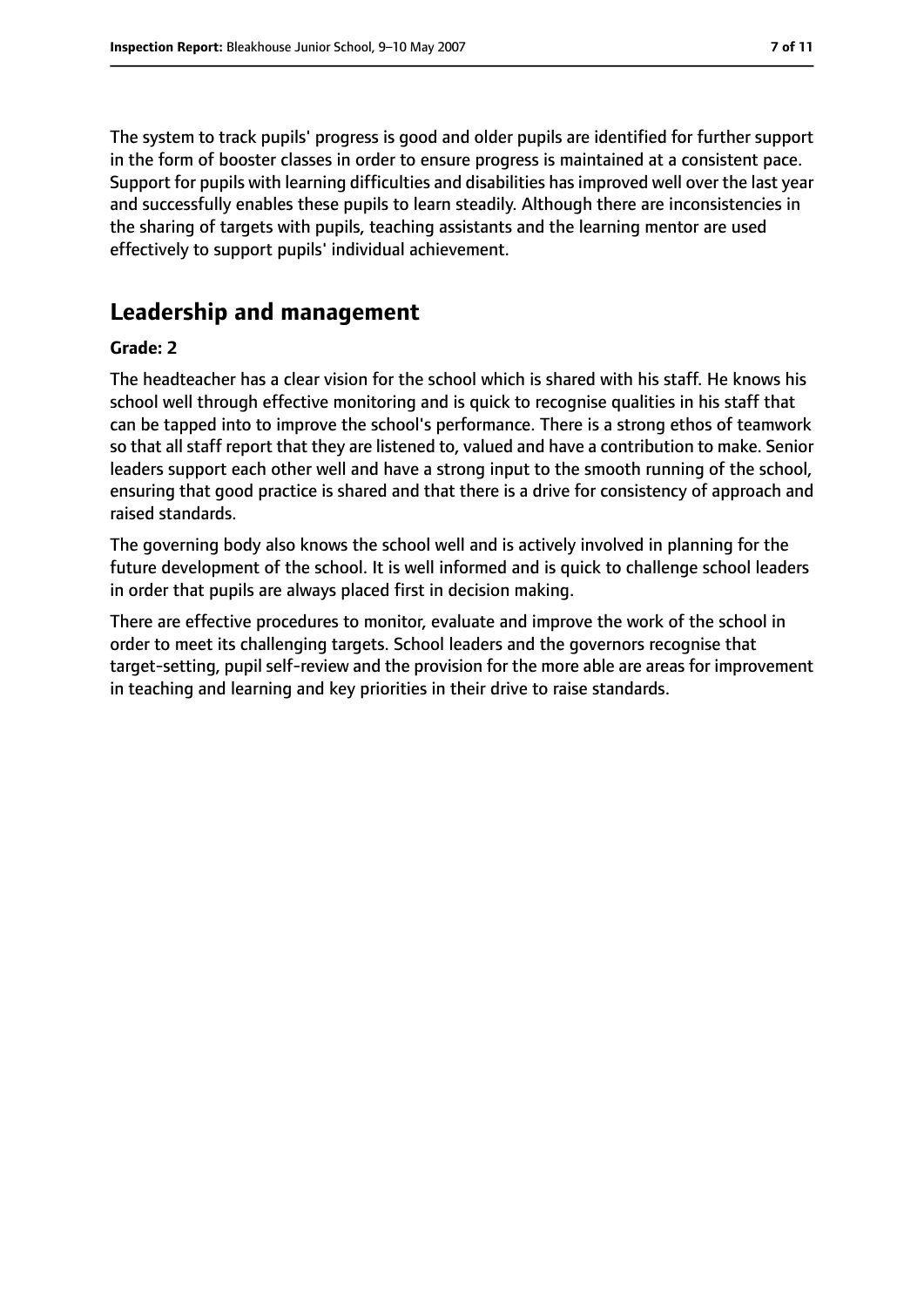**Any complaints about the inspection or the report should be made following the procedures set out in the guidance 'Complaints about school inspection', which is available from Ofsted's website: www.ofsted.gov.uk.**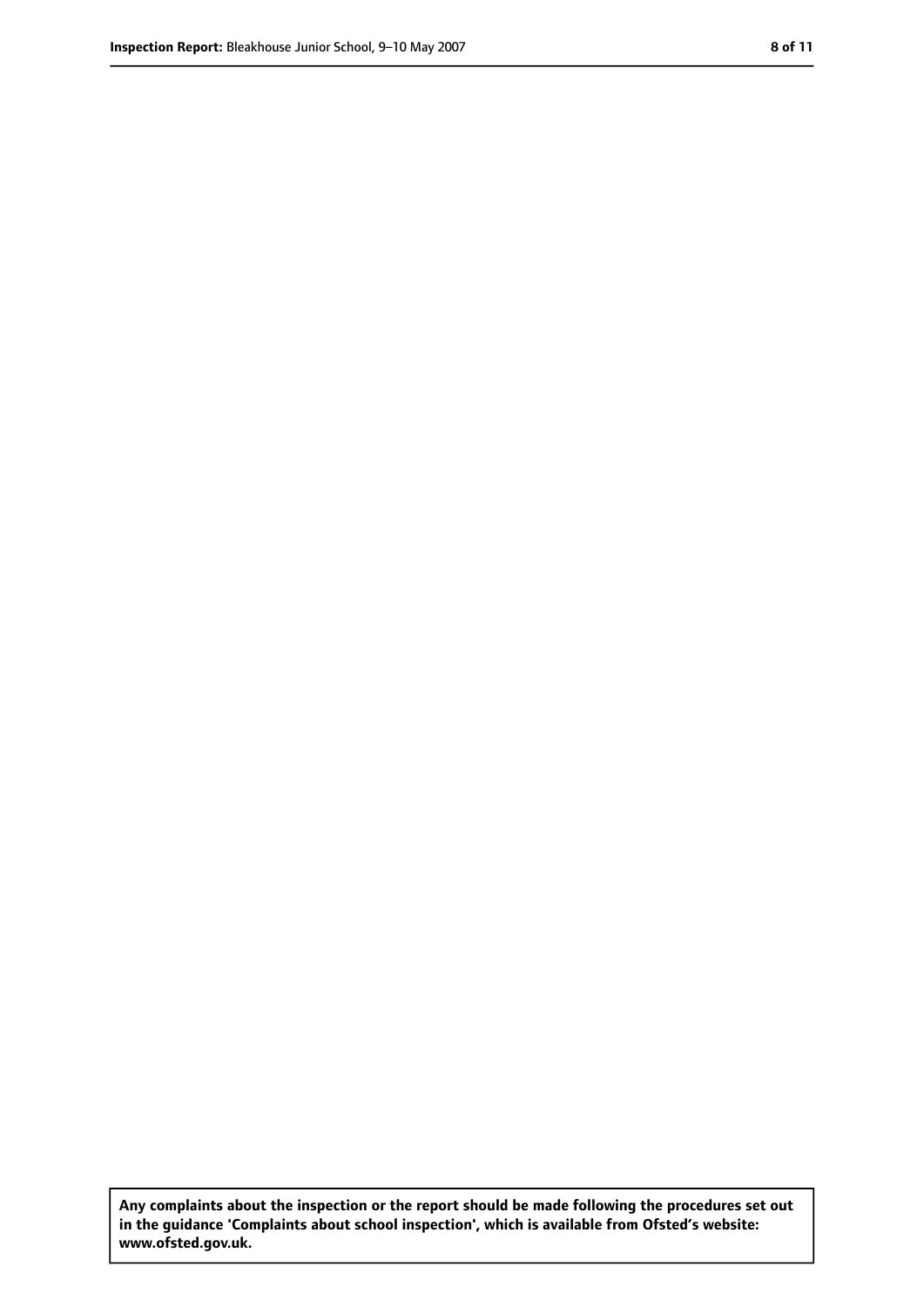#### **Annex A**

# **Inspection judgements**

| Key to judgements: grade 1 is outstanding, grade 2 good, grade 3 satisfactory, and grade 4 | <b>School</b>  |
|--------------------------------------------------------------------------------------------|----------------|
| inadeauate                                                                                 | <b>Overall</b> |

# **Overall effectiveness**

| How effective, efficient and inclusive is the provision of education, integrated<br>care and any extended services in meeting the needs of learners? |     |
|------------------------------------------------------------------------------------------------------------------------------------------------------|-----|
| How well does the school work in partnership with others to promote learners'<br>well-being?                                                         |     |
| The effectiveness of the school's self-evaluation                                                                                                    |     |
| The capacity to make any necessary improvements                                                                                                      |     |
| Effective steps have been taken to promote improvement since the last<br>inspection                                                                  | Yes |

## **Achievement and standards**

| How well do learners achieve?                                                                               |  |
|-------------------------------------------------------------------------------------------------------------|--|
| The standards <sup>1</sup> reached by learners                                                              |  |
| How well learners make progress, taking account of any significant variations between<br>groups of learners |  |
| How well learners with learning difficulties and disabilities make progress                                 |  |

## **Personal development and well-being**

| How good is the overall personal development and well-being of the<br>learners?                                  |  |
|------------------------------------------------------------------------------------------------------------------|--|
| The extent of learners' spiritual, moral, social and cultural development                                        |  |
| The behaviour of learners                                                                                        |  |
| The attendance of learners                                                                                       |  |
| How well learners enjoy their education                                                                          |  |
| The extent to which learners adopt safe practices                                                                |  |
| The extent to which learners adopt healthy lifestyles                                                            |  |
| The extent to which learners make a positive contribution to the community                                       |  |
| How well learners develop workplace and other skills that will contribute to<br>their future economic well-being |  |

## **The quality of provision**

| How effective are teaching and learning in meeting the full range of the<br>learners' needs?          |  |
|-------------------------------------------------------------------------------------------------------|--|
| How well do the curriculum and other activities meet the range of needs<br>and interests of learners? |  |
| How well are learners cared for, quided and supported?                                                |  |

 $^1$  Grade 1 - Exceptionally and consistently high; Grade 2 - Generally above average with none significantly below average; Grade 3 - Broadly average to below average; Grade 4 - Exceptionally low.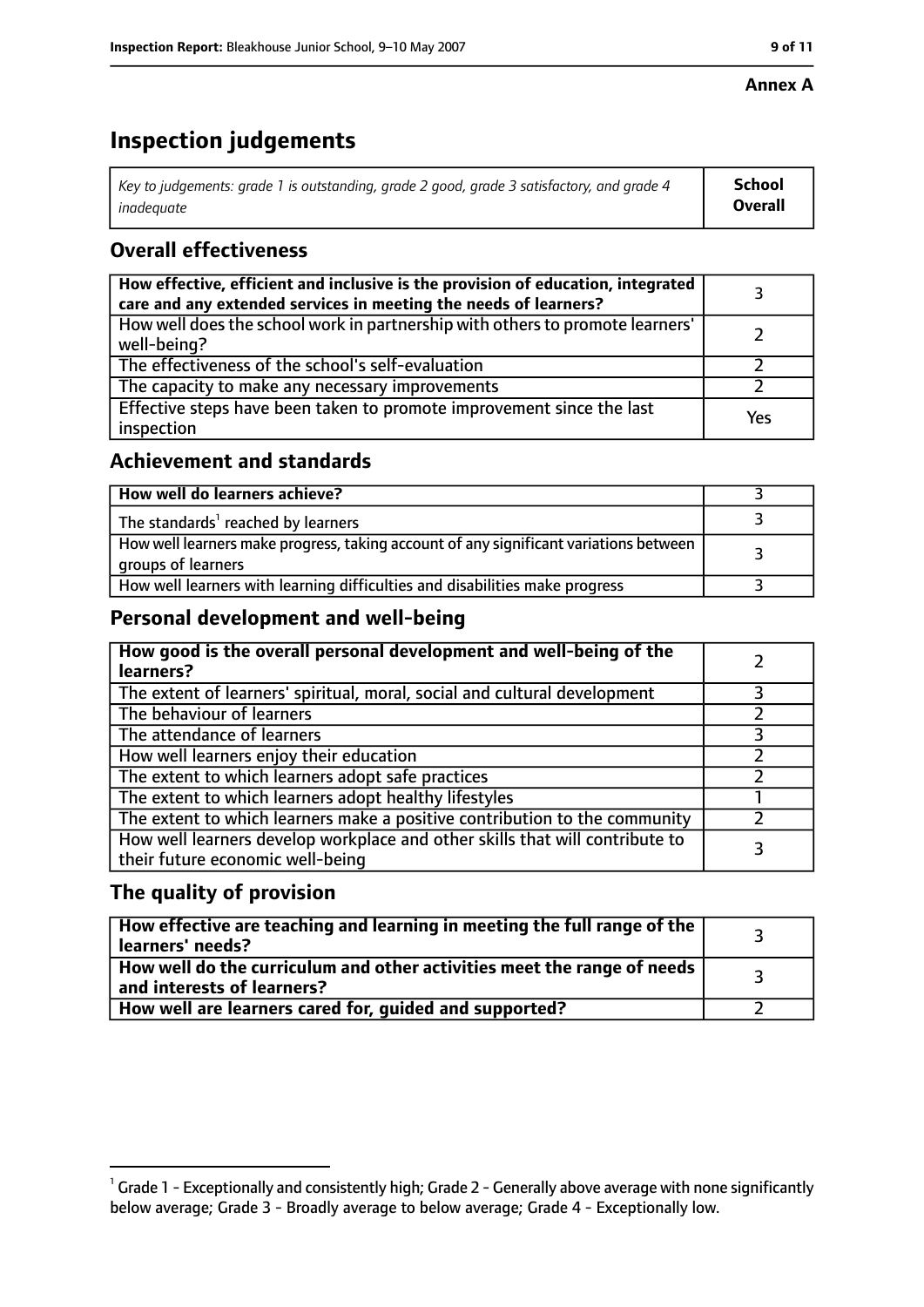# **Leadership and management**

| How effective are leadership and management in raising achievement<br>and supporting all learners?                                              |               |
|-------------------------------------------------------------------------------------------------------------------------------------------------|---------------|
| How effectively leaders and managers at all levels set clear direction leading<br>to improvement and promote high quality of care and education |               |
| How effectively performance is monitored, evaluated and improved to meet<br>challenging targets                                                 |               |
| How well equality of opportunity is promoted and discrimination tackled so<br>that all learners achieve as well as they can                     | 3             |
| How effectively and efficiently resources, including staff, are deployed to<br>achieve value for money                                          | 7             |
| The extent to which governors and other supervisory boards discharge their<br>responsibilities                                                  | $\mathcal{L}$ |
| Do procedures for safequarding learners meet current government<br>requirements?                                                                | Yes           |
| Does this school require special measures?                                                                                                      | No            |
| Does this school require a notice to improve?                                                                                                   | No            |